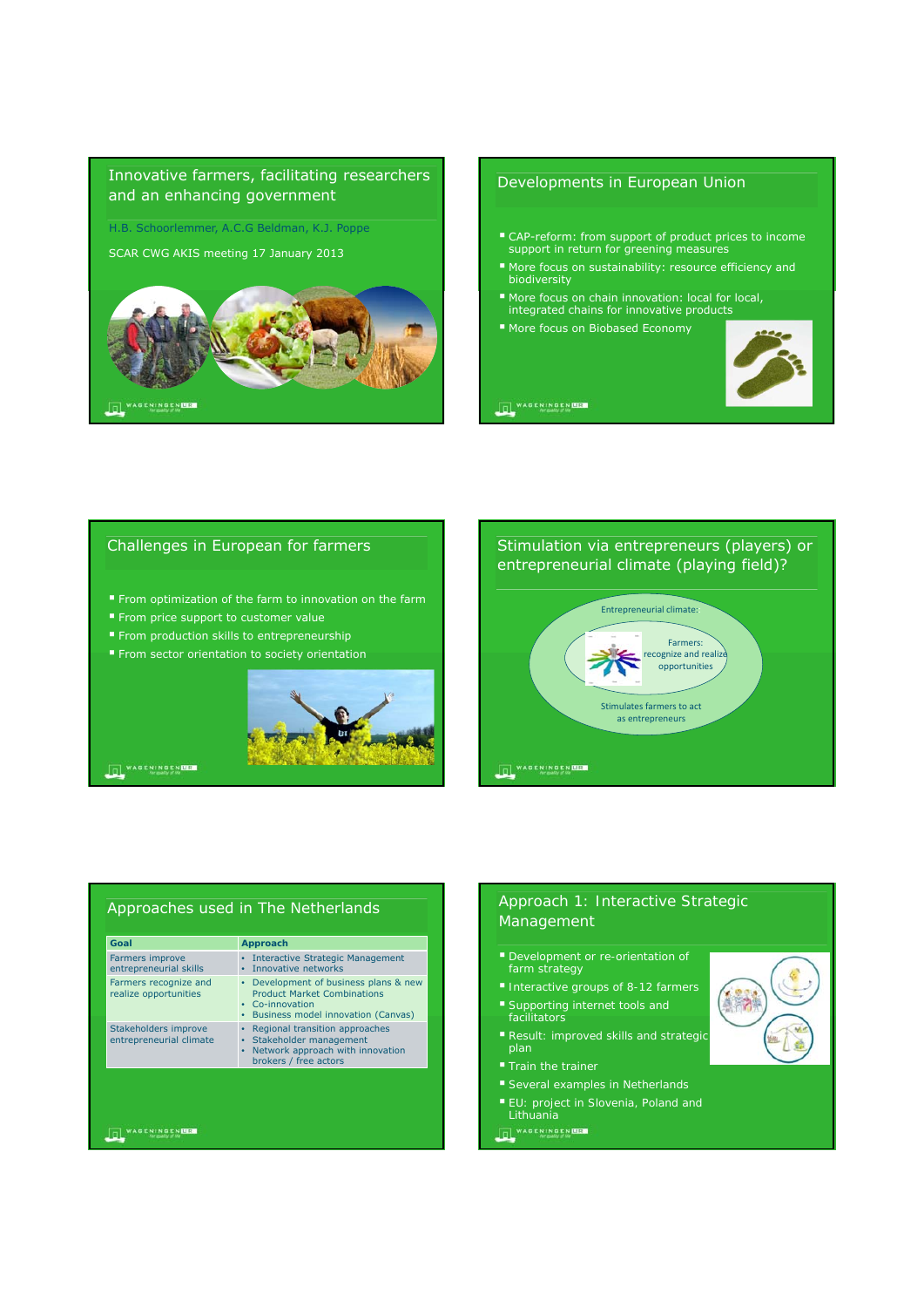### Examples Interactive Strategic Management: Rabobank Farm Successors Program

- Program combines assessment, financial scan and training Interactive Strategic Management
- Training: 5 days, with groups of 8-12 young entrepreneurs from different sectors
- **Strong interaction within group and homework** assignments
- Training implemented since 2006, about 600 participants
- 2012 pilot of new training with Rabobank based on Business



**International** 

#### *Approach 2: Innovative Networks*

- *Development of new PMC's*
- *Learning and/or business development in a network of farmers and other SME's*
- *Network facilitation by 'free actor'*
- *Several examples in Netherlands: 125 Networks in livestock, Farming with Future, 40 networks on multifunctional farming*



**OL**WASENINGENEER



#### *Approach 3: Regional Transition*

- *Development of new regional opportunities*
- 
- *Stakeholder management*
- *Cooperation regional policymakers, research, process facilitators and private sector*
- *Several examples in Netherlands:* 
	- *Agriboard Noord Holland,*
	- *Kampereiland*

OLWAGENINGEN UR



## *Example Regional Transition: Agriboard Noord Holland*

- Regional commitment organised in Agriboard
- Interactive development future vision
- **Shared regional<br>
knowledge & innovation** agenda
- **Innovative networks with** farmers, research and education

**OL**WAGENINGENER



### Why (not) these approaches in the EU?

- No copy-paste!!
- Mutual inspiration and tailor made approaches
- Decontextualize en recontextualize European practices
- Connection with EU policies and facilities?
- How do we go forward?

**OL** WAGENINGEN